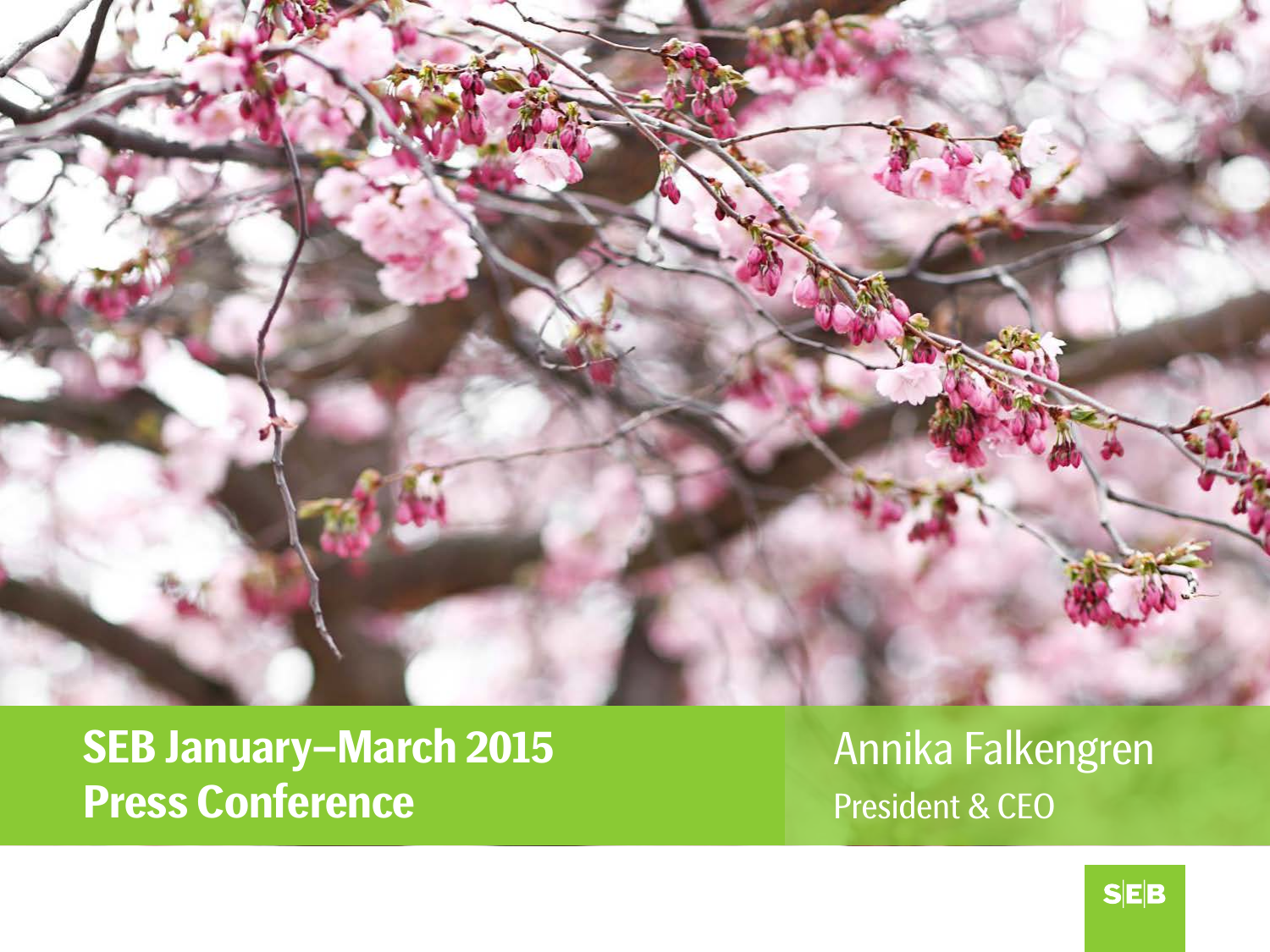### **An exceptional environment**

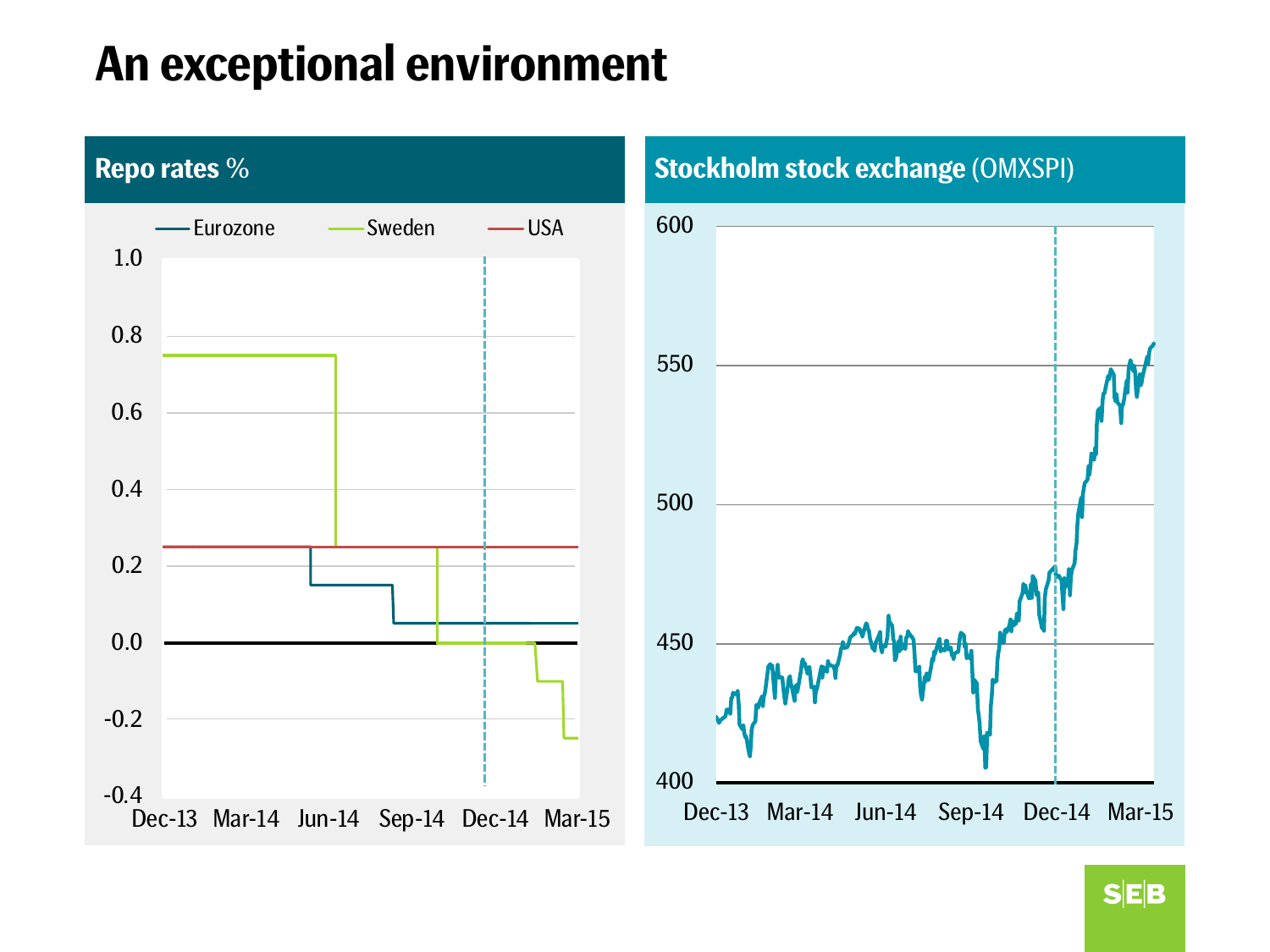### **Highlights Q1 2015**

**Increased volatility drives customer demand for risk management products**



**High net inflows of AuM due to strong sales and positive equity markets**



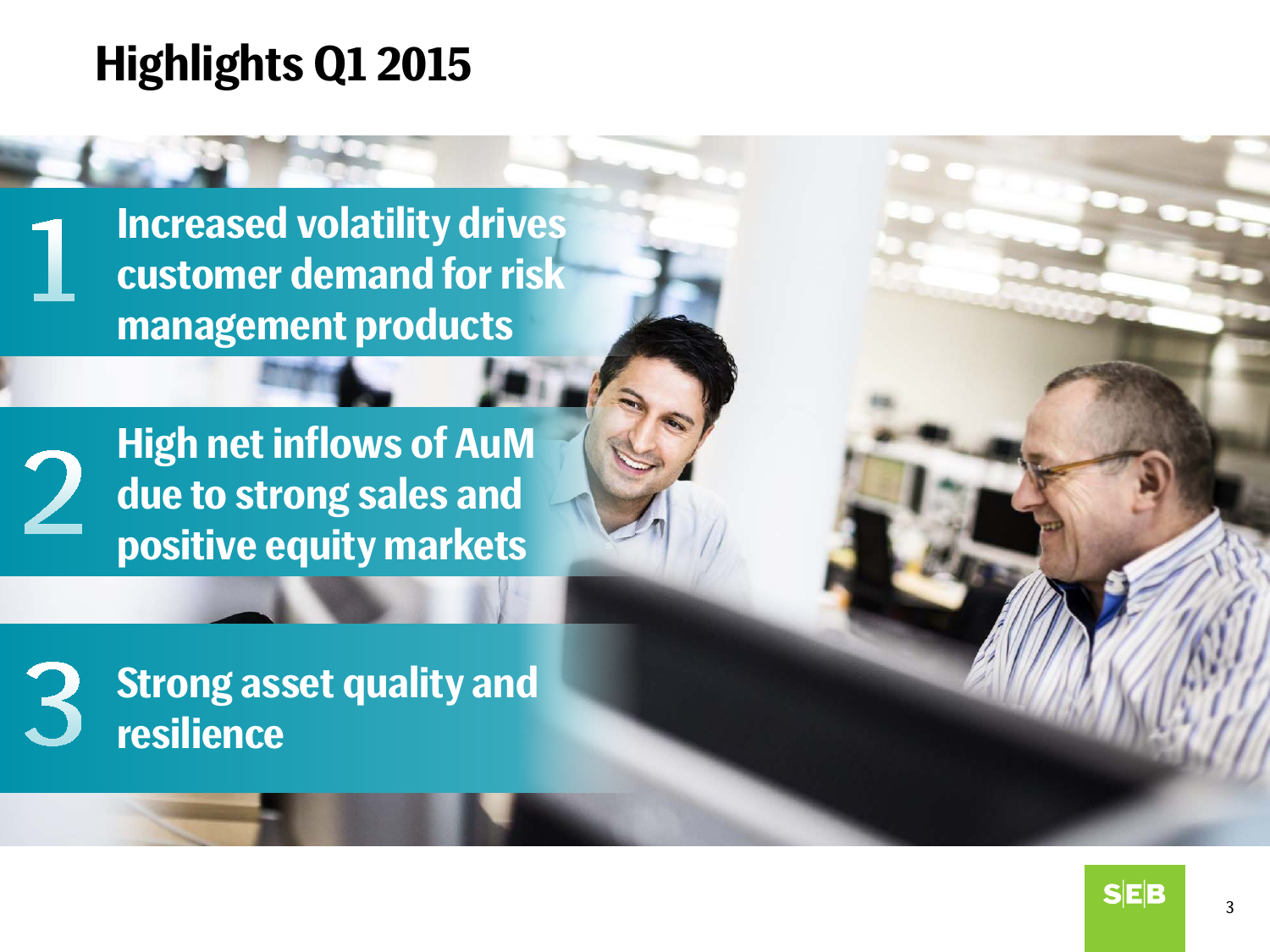# **Financial summary**

#### excl. one-offs gains in Q4-14

**Profit and loss** (SEK m)

|                                    | $Q1-15$  | Q4-14    | %    | $01-14$  | %              |
|------------------------------------|----------|----------|------|----------|----------------|
| <b>Total Operating income</b>      | 11,612   | 11,102   | 5    | 10,443   | -11            |
| <b>Total Operating expenses</b>    | $-5,558$ | $-5,791$ | $-4$ | $-5.338$ | $\overline{4}$ |
| <b>Profit before credit losses</b> | 6,054    | 5,311    | -14  | 5,105    | 19             |
| Net credit losses etc.             | $-264$   | $-395$   |      | $-250$   |                |
| <b>Operating profit</b>            | 5,790    | 4.916    | 18   | 4,855    | 19             |

#### **Operating income by type, Q1 2015 vs. Q1 2014** (SEK bn)



**Income distribution Jan-Mar 2015**



**SEB**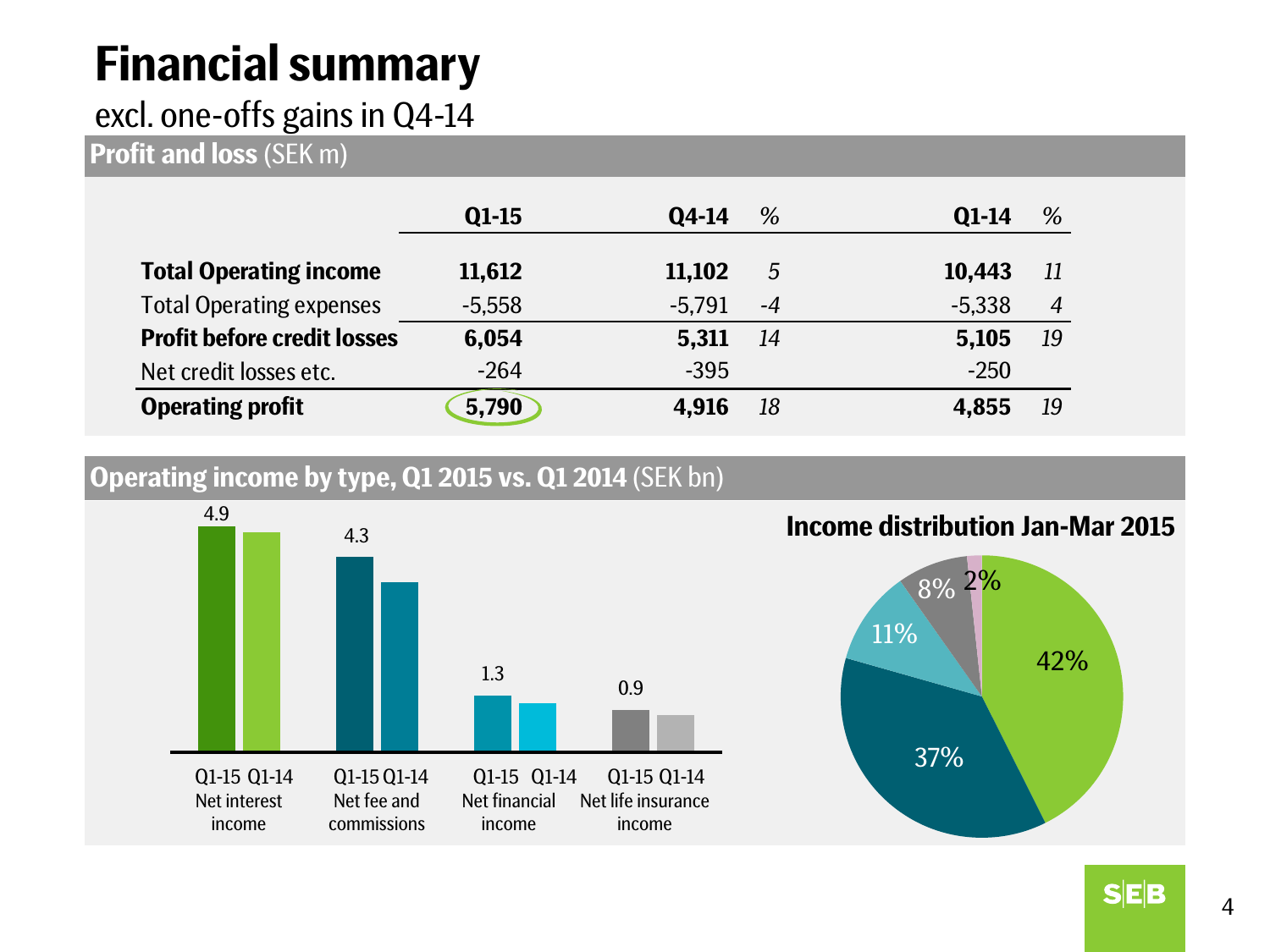### **Net interest income development**

#### SEK bn

**Net interest income Jan-Mar 2015 vs. Jan-Mar 2014**



|             | 4.8 | 4.9         |  |  |  |
|-------------|-----|-------------|--|--|--|
|             |     |             |  |  |  |
|             |     |             |  |  |  |
|             |     |             |  |  |  |
|             |     |             |  |  |  |
|             |     |             |  |  |  |
|             |     |             |  |  |  |
|             |     |             |  |  |  |
|             |     |             |  |  |  |
| Jan-Mar '14 |     | Jan-Mar '15 |  |  |  |

**Net interest income type Q1 2013 – Q1 2015** Priging  $\frac{3.9}{2}$   $\frac{3.9}{2}$   $\frac{4.2}{2}$ Q1-13 Q1-14 Q1-15 0.6 0.8 0.3 Q1-13 Q1-14 Q1-15  $0.4$  0.2 0.4 Q1-13 Q1-14 Q1-15 **Deposits Funding & other Lending**

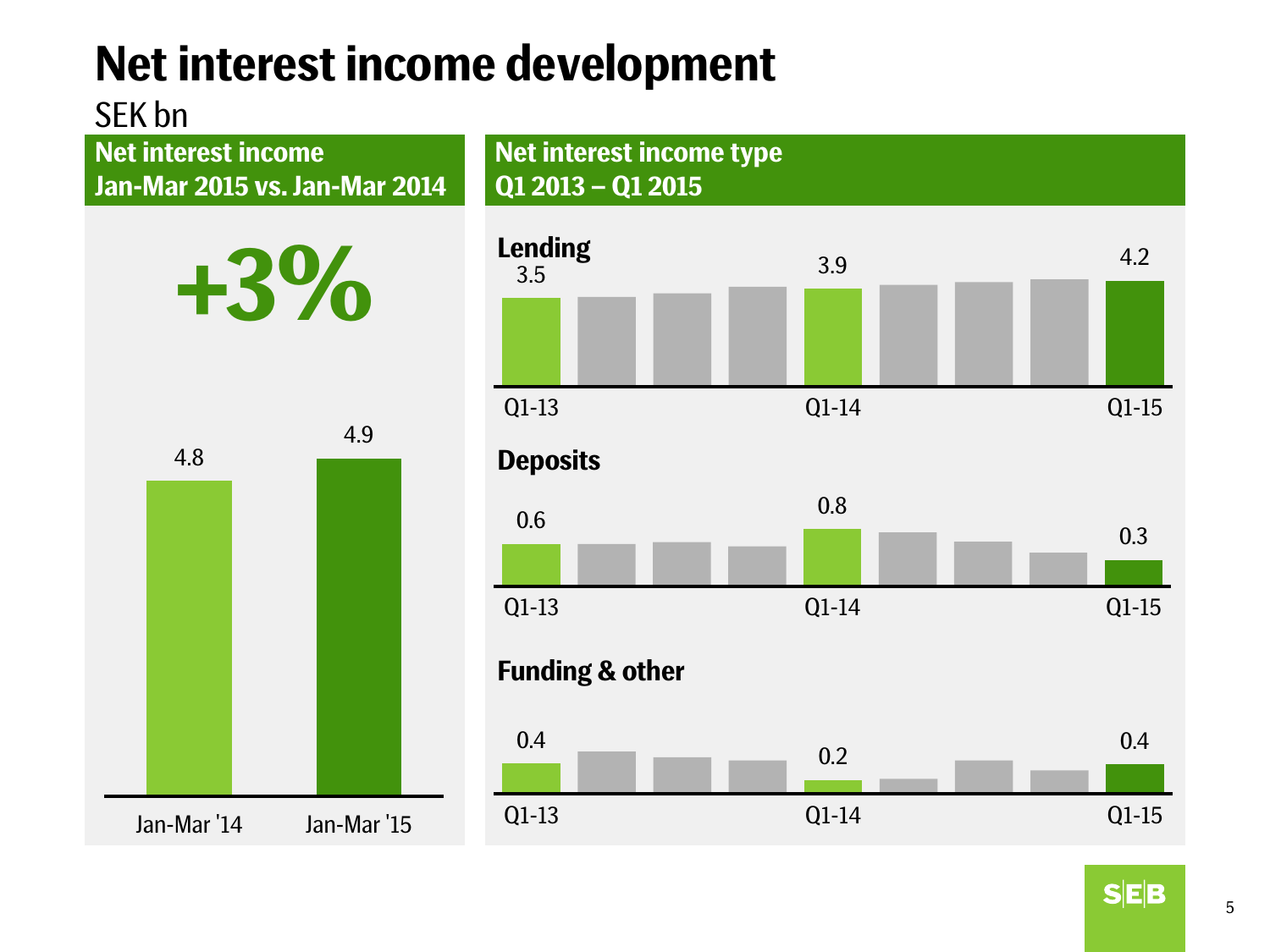# **Net fee and commission income development**

#### SEK bn

**Net fee and commissions Jan-Mar 2015 vs. Jan-Mar 2014** **Gross fee and commissions by income type Q1 2013 – Q1 2015**

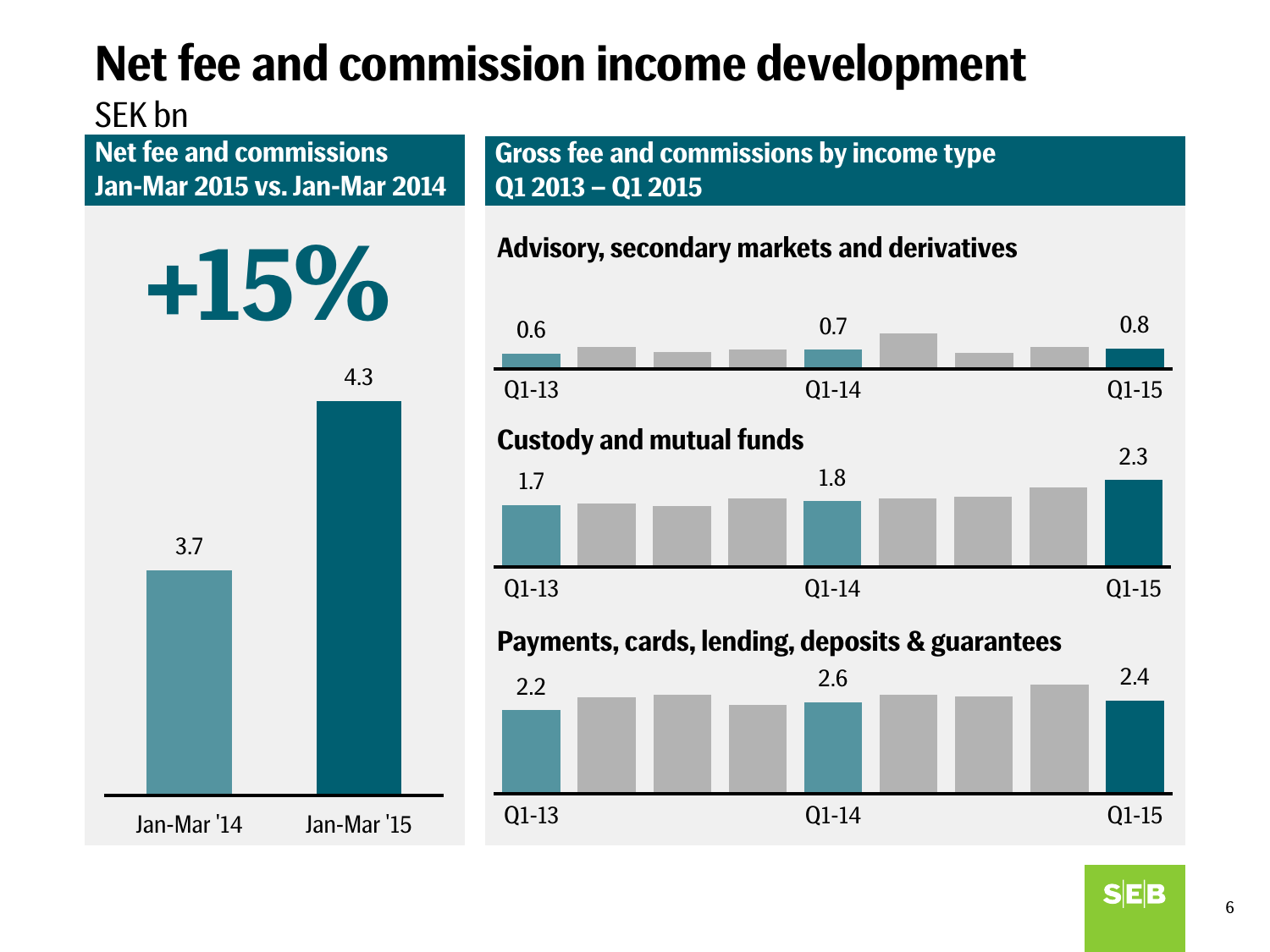## **Net financial income development**

### SEK bn

**Jan-Mar 2015 vs. Jan-Mar 2014**





**Net financial income and income development Net financial income development Q1 2013 – Q1 2015**



**Increased volatility in the quarter\***



\*(VIX S&P 500 volatility)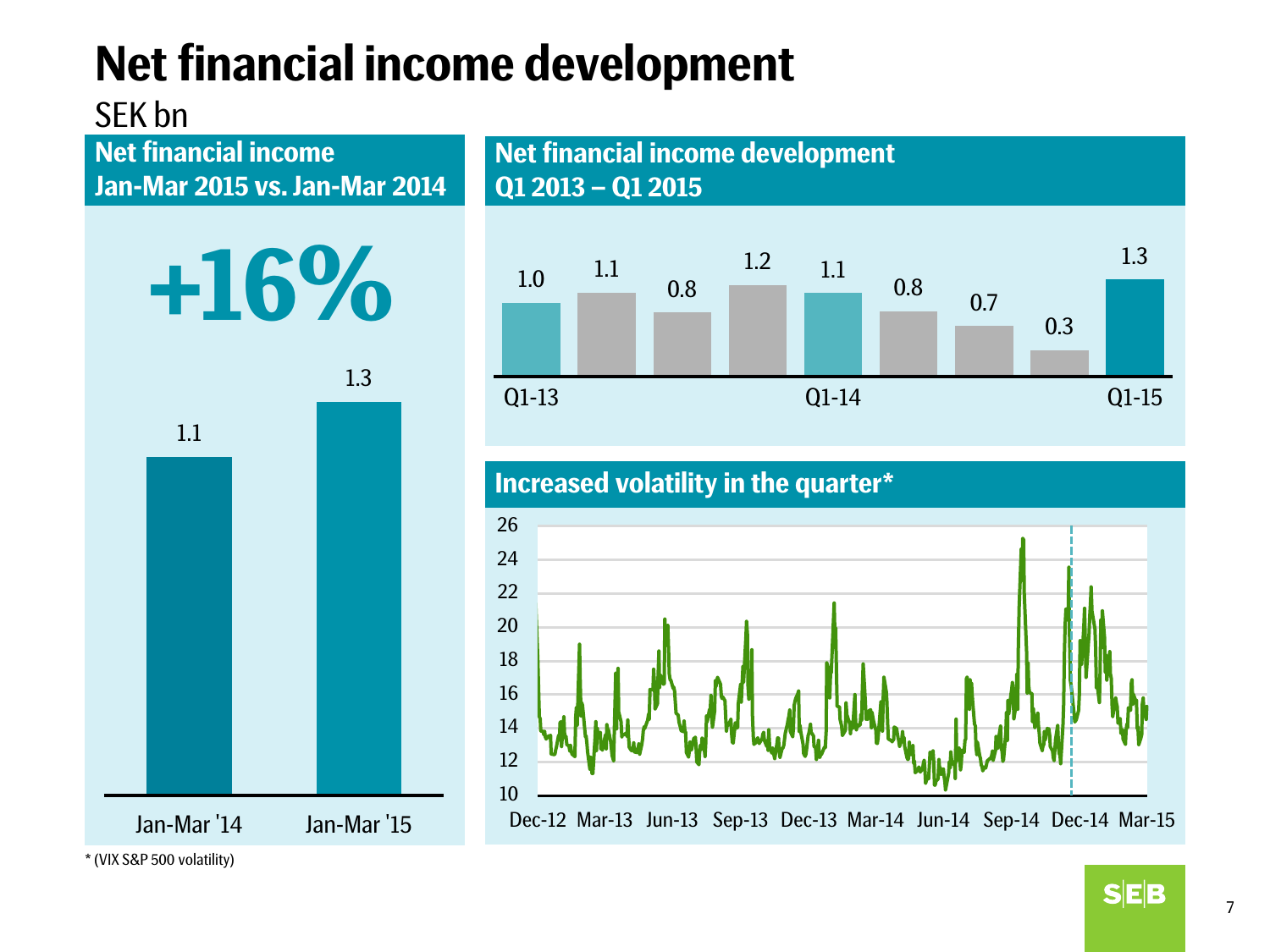## **Operating leverage**

#### excluding one-offs





#### **Average quarterly profit before credit losses** (SEK bn)



*Notes: Excluding one-offs (restructuring in 2010, bond buy-back and IT impairment in 2012, sale of MasterCard shares and Euroline in 2014) Estimated IAS 19 costs in 2010*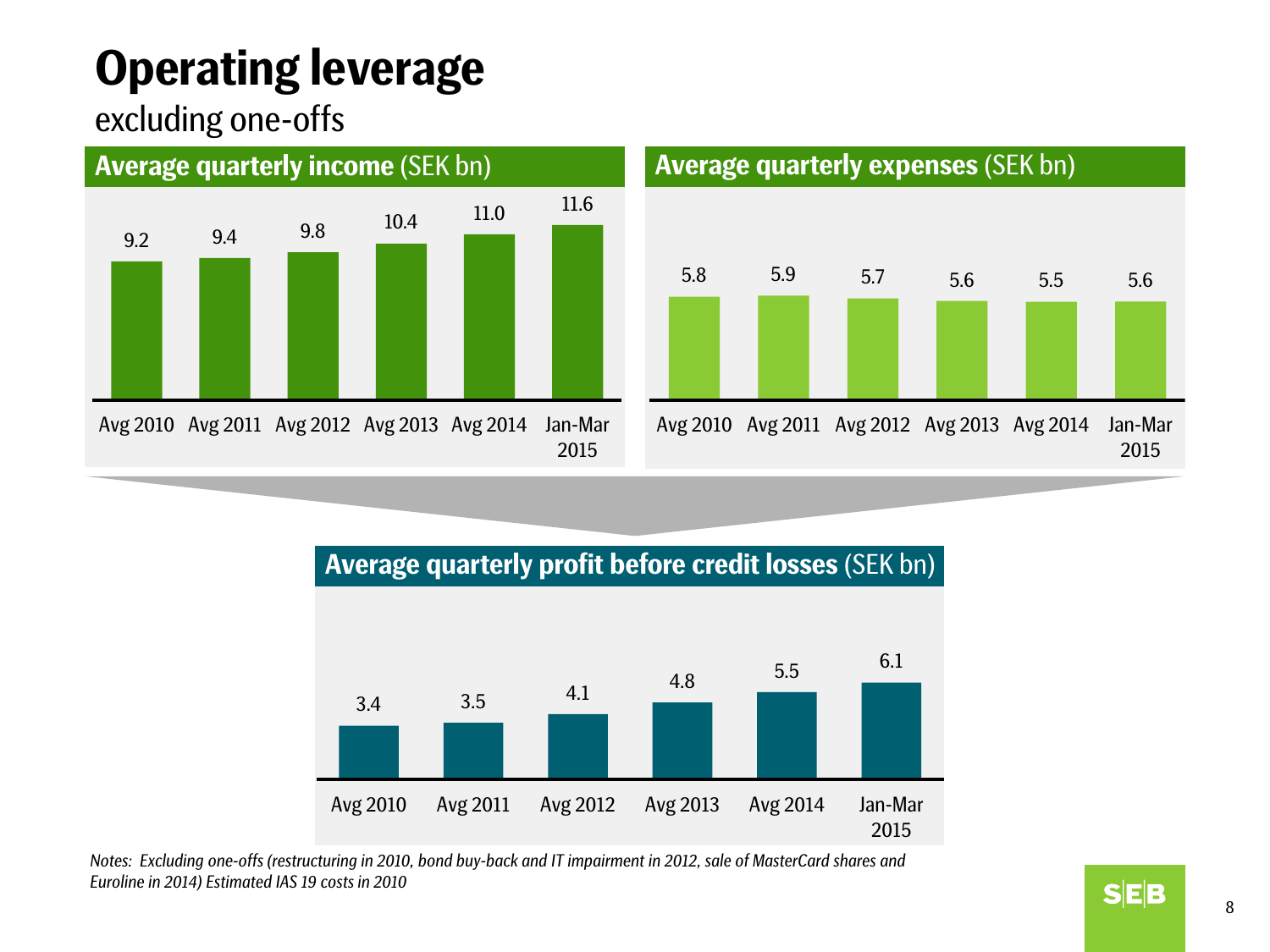# **All divisions driving operating leverage**

Operating income

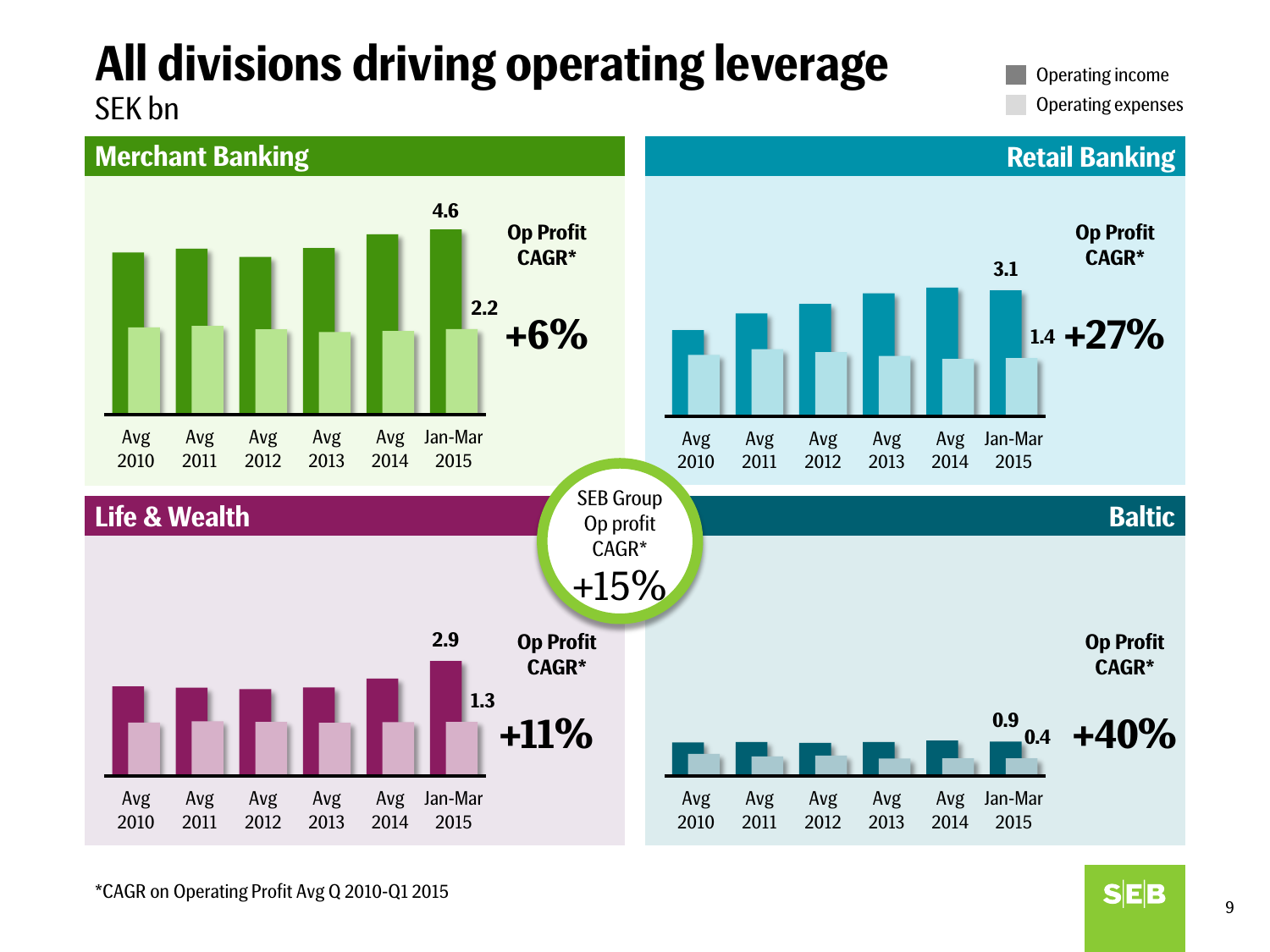## **Business dynamics changing due to market conditions**

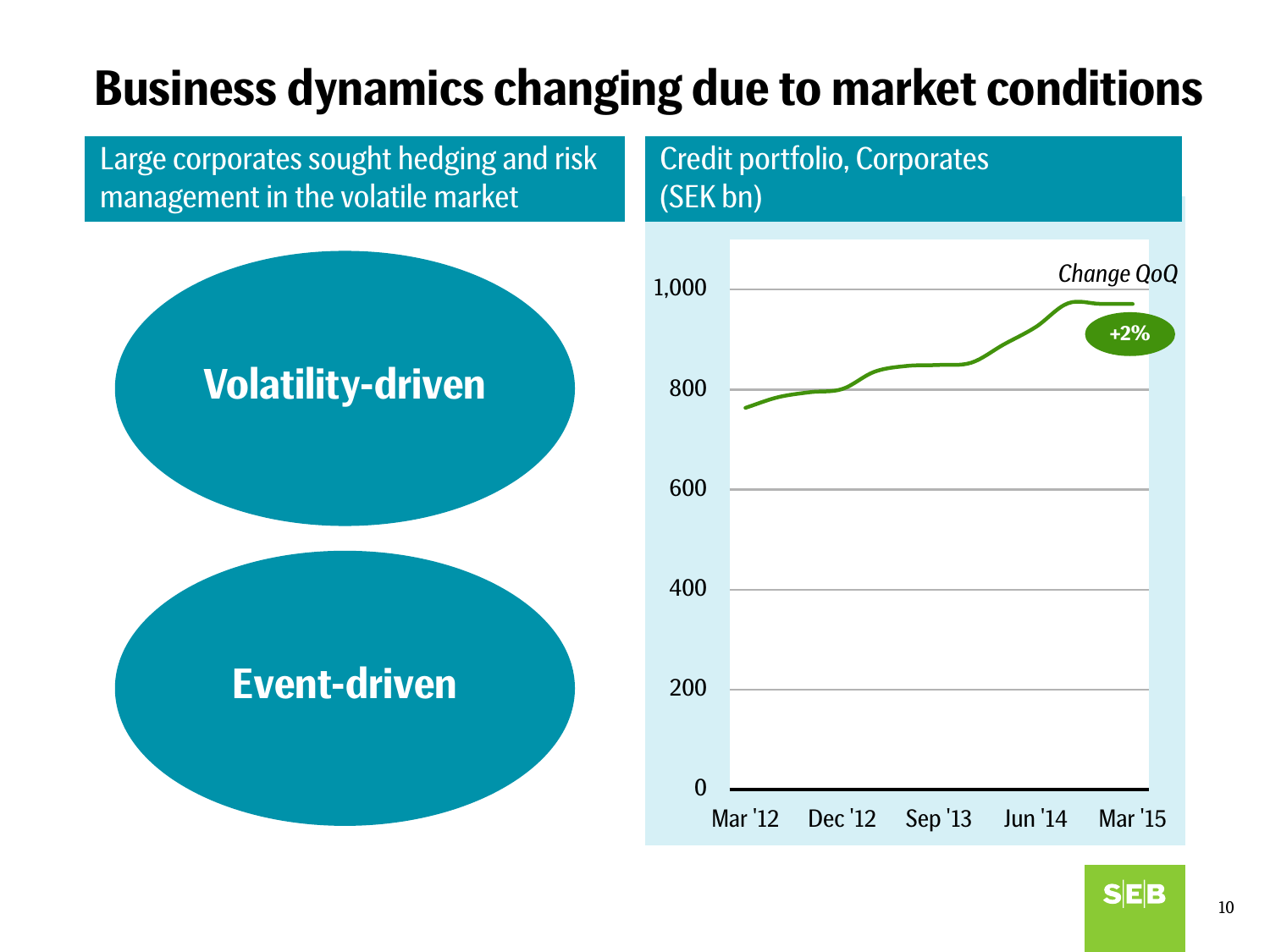### **Growing asset gathering franchise**



**Bancassurance** 



#### **Unit-linked AuM** (SEK bn)



#### **Private Banking AuM** (SEK bn)

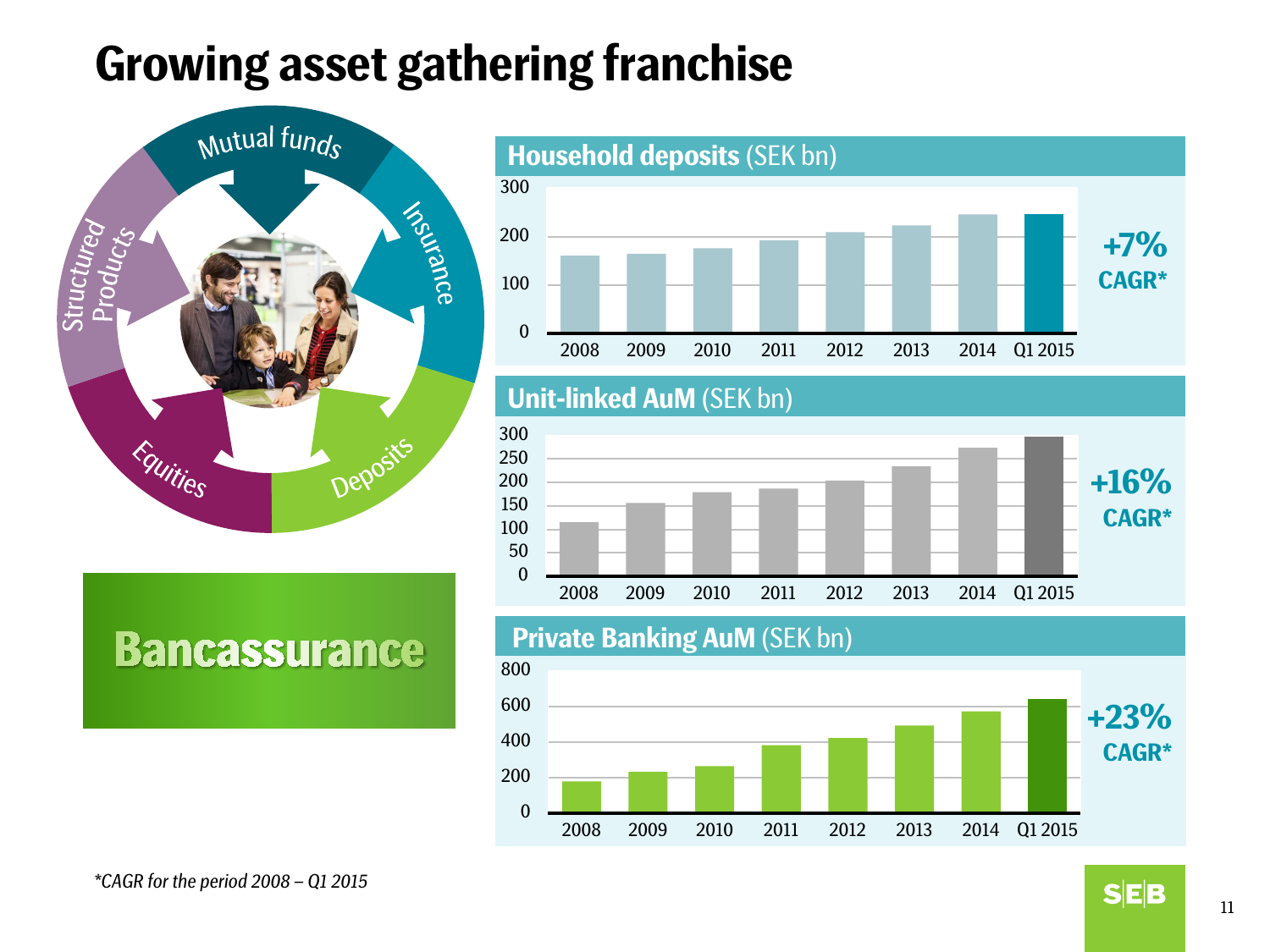### **Retail Sweden Corporates – low lending demand**

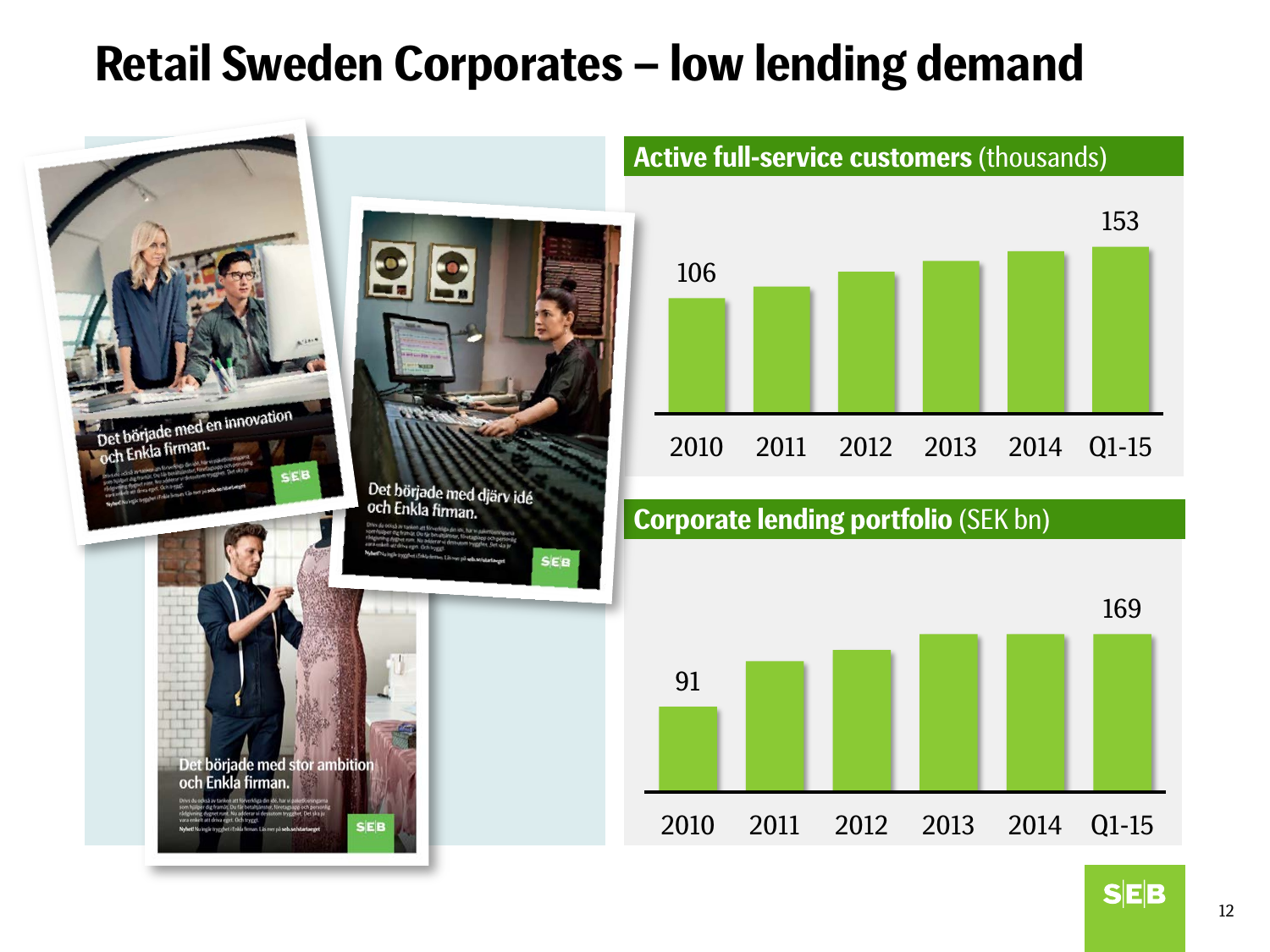### **Retail Sweden – Mortgages and digitalisation**





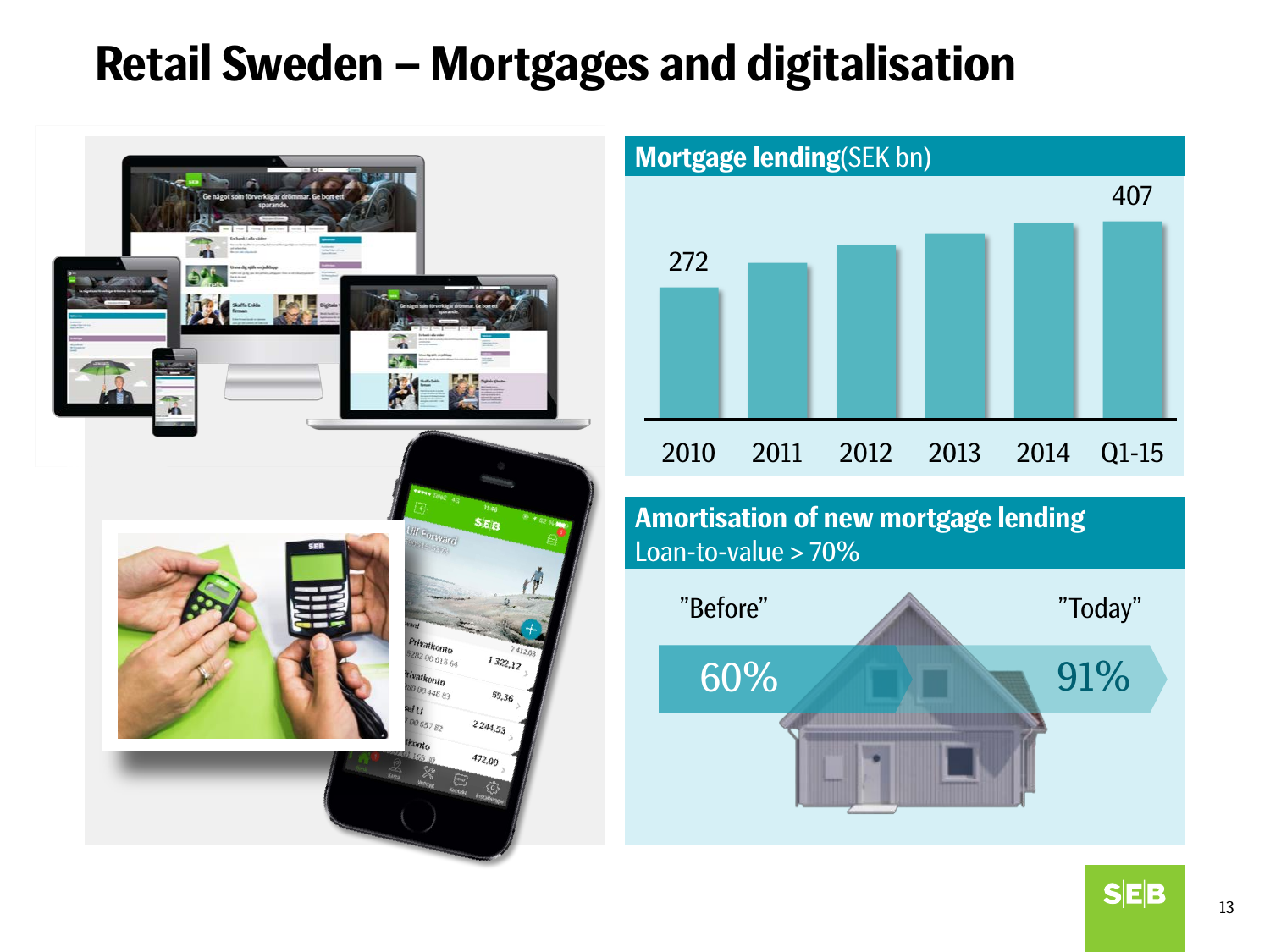### **Continued resilience and flexibility**